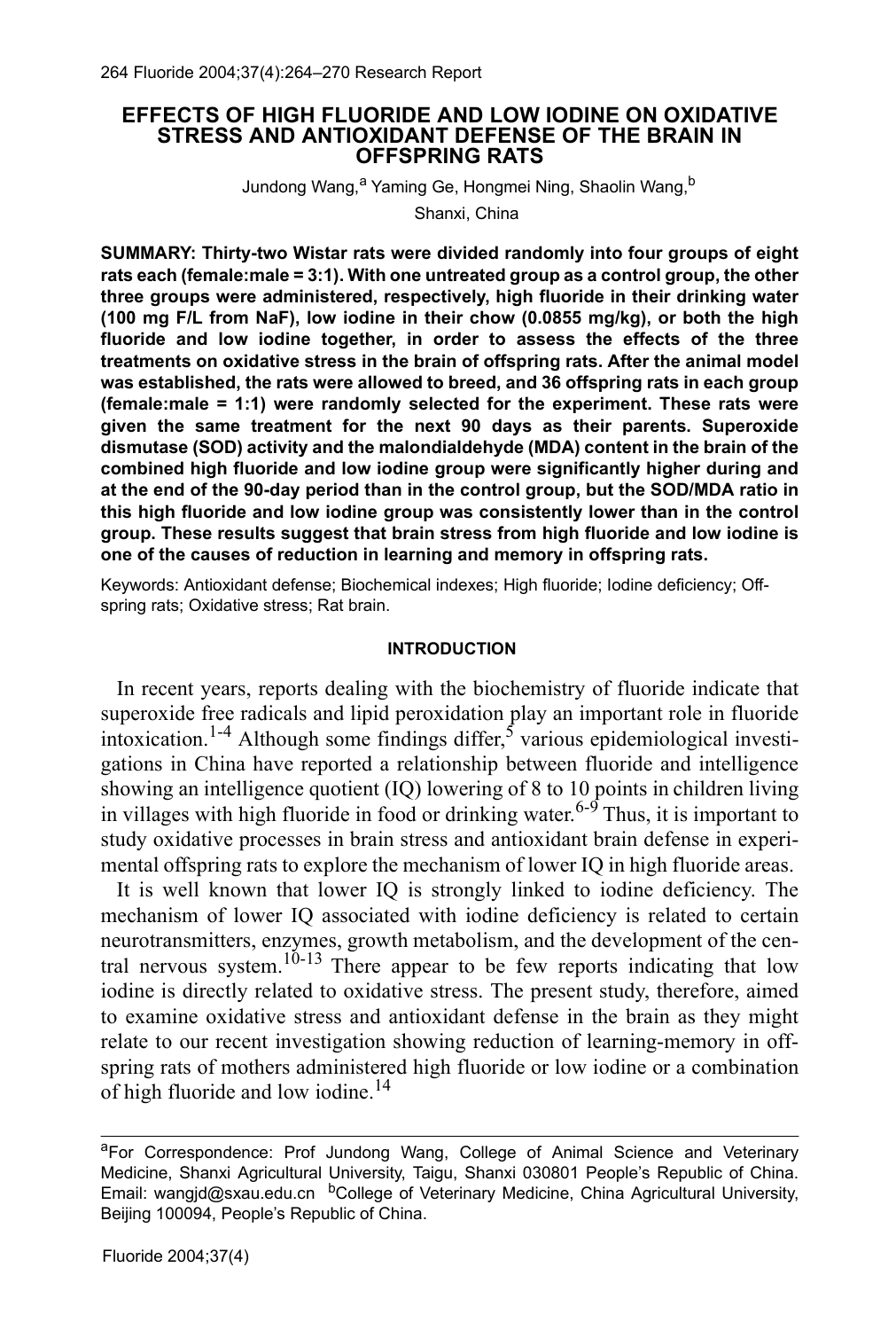## **MATERIALS AND METHODS**

*Experimental materials:* As in our recent report,  $14$  one-month old Wistar albino rats, each weighing approximately 50 g, were obtained from the Experimental Animal Center at Shanxi Medical University for use in this investigation.

The same iodine-deficient feed and high-fluoride water reported in that study<sup>14</sup> were also employed here as shown in Table 1.

|                                     | Control | High fluoride<br>(HiF) | Low iodine<br>(LI) | High fluoride and low<br>iodine (HiF+LI) |
|-------------------------------------|---------|------------------------|--------------------|------------------------------------------|
| lodine in diet                      | 0.3543  | 0.3543                 | 0.0855             | 0.0855                                   |
| Fluoride in diet                    | 25.57   | 25.57                  | 26.01              | 26.01                                    |
| Added fluoride<br>in drinking water | 0.6     | 100                    | < 0.6              | 100                                      |
|                                     |         |                        |                    |                                          |

**Table 1.** Fluoride and iodine levels in diet (mg/kg) and fluoride in the drinking water (mg/L) of the rats

*Establishment of animal model:* Thirty-two one-month-old Wistar albino rats (female:male  $= 3:1$ ) were randomly divided into four groups of six females and two males each and were maintained on the diets and water shown in Table 1 under standard temperature (22–25 ºC), ventilation, and hygienic conditions.

*Breeding of filial generation of iodine-deficient rats:* Three months after establishing the animal model, the female experimental rats were allowed to become pregnant by natural mating. The day of the birth of their offspring was set as day 0. During and after nursing, the pups were raised under the same conditions as their parents. After one month, the offspring rats were separated according to sex. At day 0 and then at days 10, 20, 30, 60, and 90, three male and three female offspring rats were randomly selected from each litter for study.

*Assay of lipid superoxides and antioxidant enzymes in brain:* At day 0 and then at days 10, 20, 30, 60, and 90, the experimental rats were sacrificed by cervical dislocation, and the cerebra were quickly collected and cut into the left and right hemispheres. The left hemisphere of the cerebra was weighed and then homogenized with 1:9 (w/v) 0.9% saline solution at 0–4 °C. Superoxide dismutase (SOD) activity, malondialdehyde (MDA) content, and catalase (CAT) activity in the brain tissue were determined with the reagent kit provided by the Nanjing Jianchen Biological Institute.

## **RESULTS**

 *MDA content and SOD activity of the brain tissue:* The total MDA content and SOD activity in the brain homogenates from the offspring rats according to their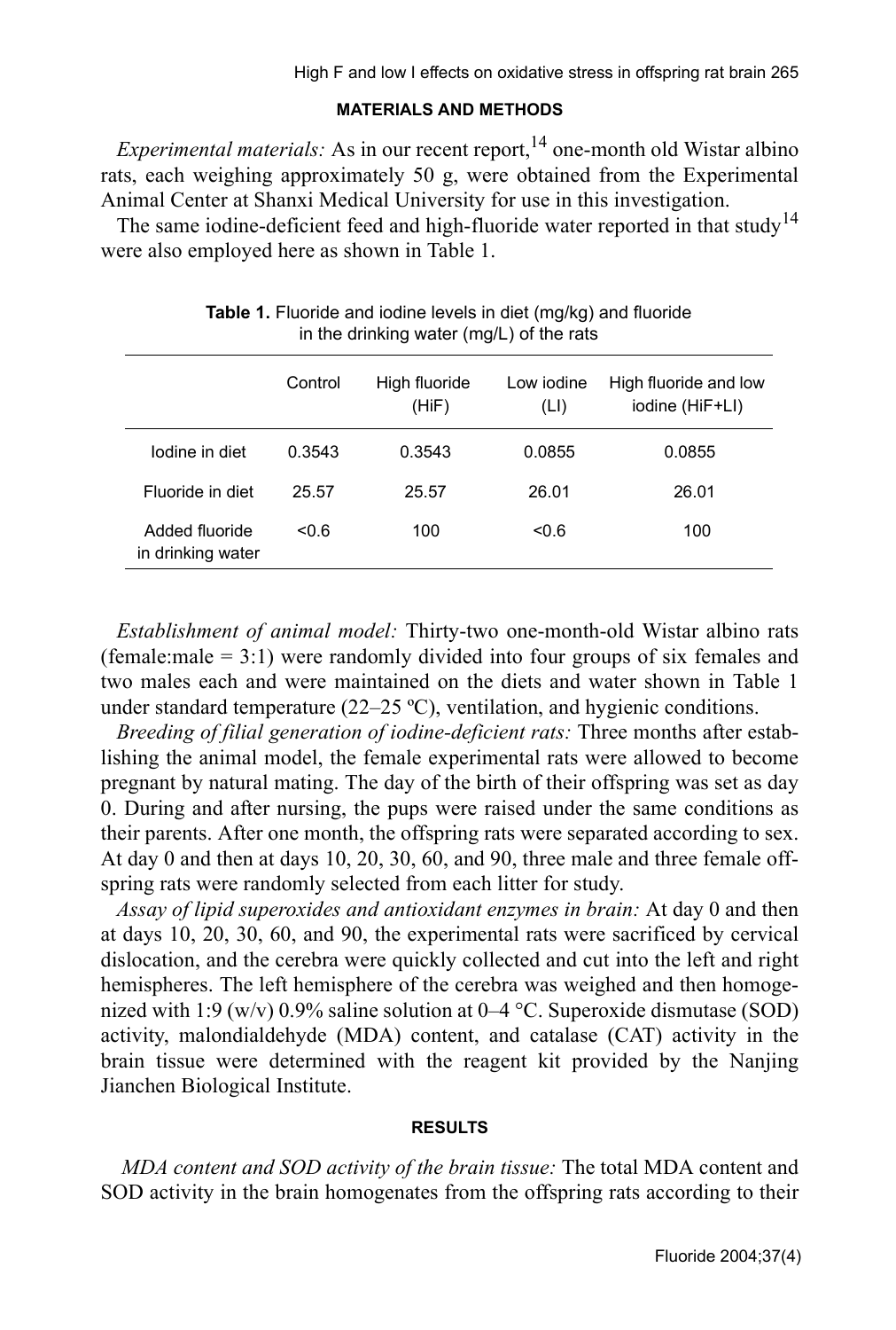treatment are listed in Tables 2 and 3, respectively. Table 4 shows the ratio of brain SOD activity to MDA content in the offspring rats, and Table 5 records the CAT activity.

| Day          | Control         | High fluoride<br>(HiF) | Low jodine<br>(LI)           | High fluoride and<br>low iodine (HiF+LI) |
|--------------|-----------------|------------------------|------------------------------|------------------------------------------|
| $\mathbf{0}$ | $3.28 + 0.47$   | $3.07 \pm 0.48$        | $7.52+0.76$ <sup>†</sup>     | $4.70 \pm 0.79$                          |
| 10           | $3.54 \pm 0.34$ | $4.91 \pm 0.33*$       | $5.25 \pm 0.54*$             | $4.71 \pm 0.41$                          |
| 20           | $2.33 \pm 0.15$ | $2.49 \pm 0.07$        | $2.43 \pm 0.13$              | $6.25 \pm 0.75$ <sup>†</sup>             |
| 30           | $3.02 + 0.26$   | $3.22 + 0.28$          | 4 63+0 36 <sup>†</sup>       | $6.69 + 0.39$ <sup>t</sup>               |
| 60           | $3.43 \pm 0.52$ | $3.43 \pm 0.64$        | $3.36 \pm 0.29$              | $5.11 \pm 0.56*$                         |
| 90           | $5.72 \pm 0.57$ | $6.23 \pm 0.48$        | $6.99 \pm 0.62$              | $6.53 \pm 0.54$                          |
| Mean value   | $3.55 \pm 1.14$ | $3.89 + 1.40$          | $5.03 \pm 1.98$ <sup>*</sup> | $5.66 \pm 0.92$ <sup>†</sup>             |

| <b>Table 2.</b> MDA in brain homogenates from offspring rats |  |
|--------------------------------------------------------------|--|
| (nmol/mg protein; mean±SD)                                   |  |

 $*p<0.05.$  <sup>†</sup>p<0.01.

| Table 3. SOD activity in brain homogenates from offspring rats |
|----------------------------------------------------------------|
| $(U/mg)$ protein; mean $\pm SD$ )                              |

| Day        | Control     | High fluoride<br>(HiF) | Low jodine<br>(LI)         | High fluoride and low<br>iodine (HiF+LI) |
|------------|-------------|------------------------|----------------------------|------------------------------------------|
| 0          | 56.52±12.69 | $64.55 \pm 5.06$       | 56.25+4.31                 | 103.98±12.25*                            |
| 10         | 76.62±6.26  | 78.66±2.67             | $46.45 + 3.56^{\dagger}$   | $97.16 \pm 6.19^*$                       |
| 20         | 50.56±3.66  | 55.97+2.84             | $77.07 \pm 2.30^{\dagger}$ | $87.00 + 5.52$ <sup>†</sup>              |
| 30         | 54.44±2.58  | $51.31 \pm 1.08$       | 45.56±6.56*                | $88.31 \pm 5.17$ <sup>†</sup>            |
| 60         | 82.41+8.05  | 81.56+7.25             | 82.29±7.56                 | 83.50±7.67                               |
| 90         | 87.05±8.21  | 85.49+7.72             | 83.88±7.48                 | 78.56±7.81                               |
| Mean value | 67.93±15.90 | 69.59±14.30            | 65.25±17.88                | $89.75 \pm 9.28$ <sup>*</sup>            |

 $*p<0.05.$  <sup>†</sup>p<0.01.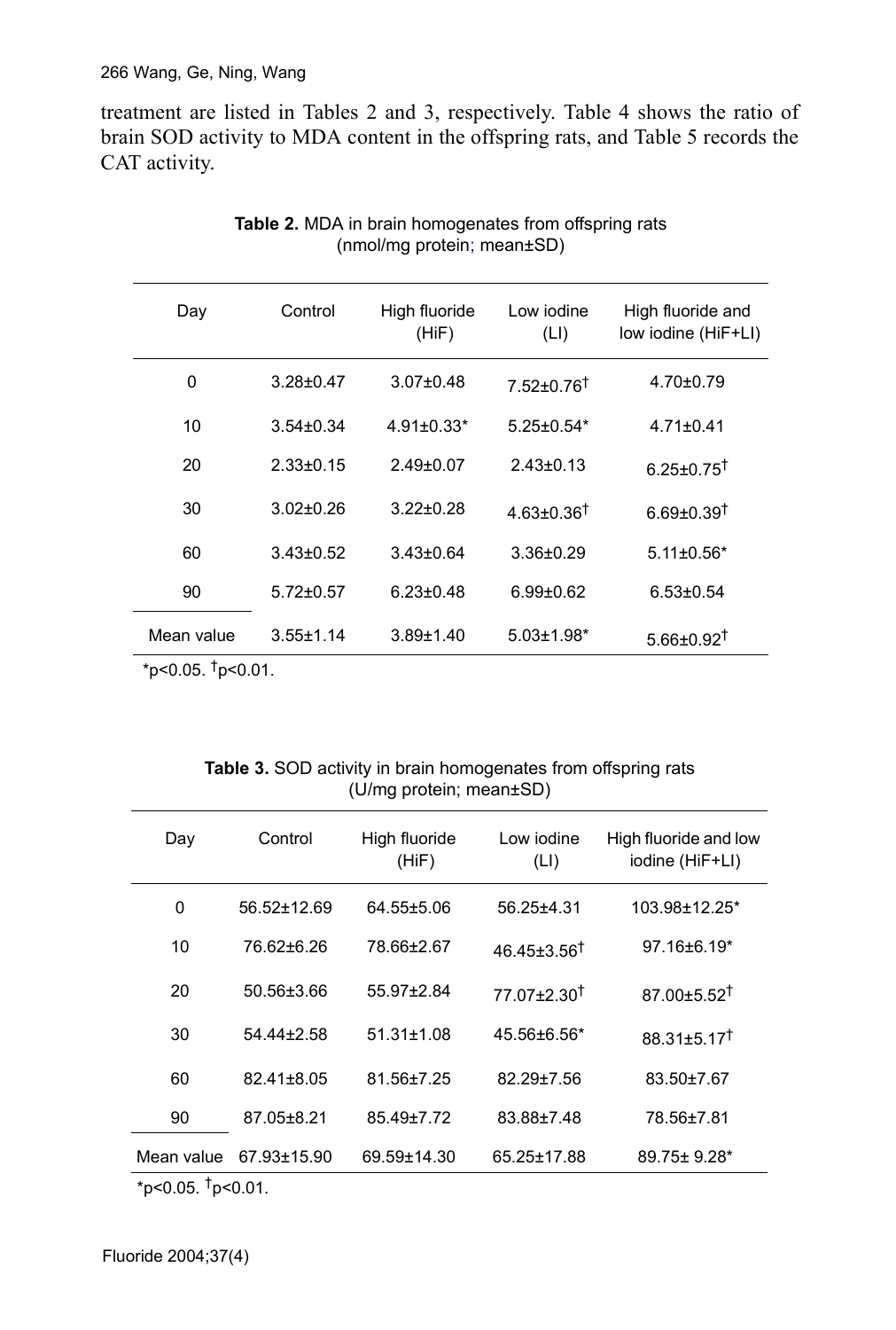| Day                        | Control    | High fluoride<br>(HiF) | Low iodine<br>(LI) | High fluoride and<br>low iodine (HiF+LI) |
|----------------------------|------------|------------------------|--------------------|------------------------------------------|
| 0                          | 23.93      | 21.51                  | 8.42               | 22.60                                    |
| 10                         | 23.03      | 16.25                  | 9.31 <sup>†</sup>  | 20.87                                    |
| 20                         | 21.69      | 22.44                  | 32.08              | 16.53                                    |
| 30                         | 18.64      | 16.62                  | $10.48^{\dagger}$  | $13.21^{\dagger}$                        |
| 60                         | 25.70      | 27.31                  | 24.58              | 16.63*                                   |
| 90                         | 15.44      | 13.68                  | $12.07^+$          | $11.98^{\dagger}$                        |
| Mean value<br>$\mathbf{I}$ | 21.40±3.76 | 19.63±5.02             | $16.15 \pm 9.79$   | 16.97±4.15                               |

## **Table 4.** SOD/MDA ratio in brain homogenates from offspring rats (mean±SD)

 $*p<0.05$ .  $\dagger p<0.01$ .

# **Table 5.** CAT activity in brain homogenates from offspring rats (U/mL; mean±SD)

| Day        | Control         | High fluoride<br>(HiF) | Low iodine<br>(LI)           | High fluoride and<br>low iodine (HiF+LI) |
|------------|-----------------|------------------------|------------------------------|------------------------------------------|
| 0          | $0.29 \pm 0.07$ | $0.50 + 0.06$          | $0.99 \pm 0.23*$             | $0.28 + 0.28$                            |
| 10         | $0.47 \pm 0.05$ | $0.49 \pm 0.05$        | $0.32 \pm 0.02^*$            | $0.26 \pm 0.05^*$                        |
| 20         | $0.25 \pm 0.03$ | $0.26 + 0.03$          | $0.07 \pm 0.03$ <sup>†</sup> | $0.15 \pm 0.05*$                         |
| 30         | $0.25 + 0.02$   | $0.26 + 0.02$          | $0.28 + 0.03$                | $0.18 + 0.04$                            |
| 60         | $0.37 + 0.03$   | $0.52 + 0.06*$         | $0.31 + 0.06$                | $0.39{\pm}0.06$                          |
| 90         | $0.48 + 0.08$   | $0.42 \pm 0.03$        | $0.34 \pm 0.07$              | $0.28 \pm 0.04*$                         |
| Mean value | $0.35 \pm 0.10$ | $0.40 + 0.11$          | $0.38 + 0.31$                | $0.25 \pm 0.08$                          |

 $*p<0.05$ ;  $\dagger p<0.01$ .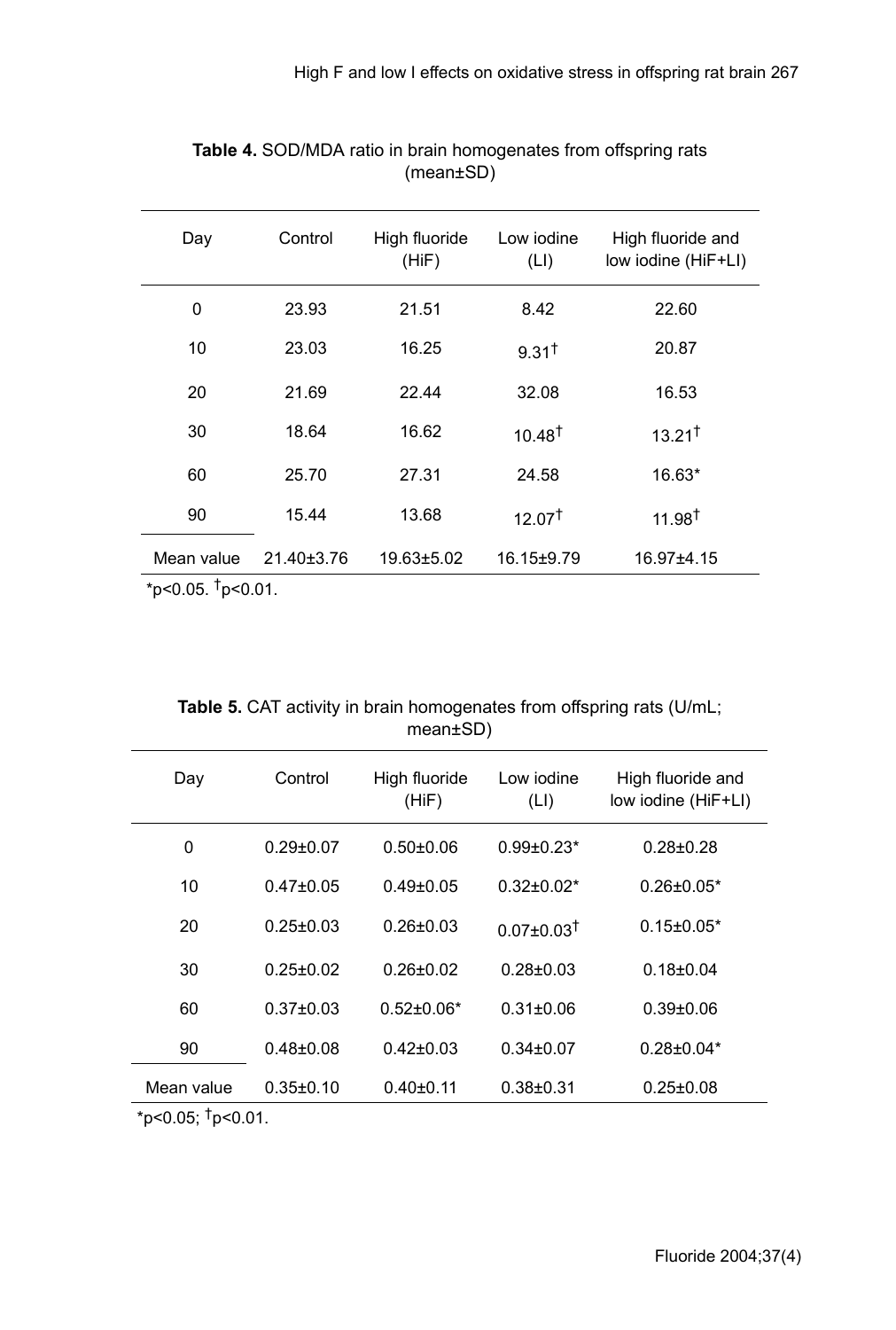### **DISCUSSION**

*Effect of high fluoride and low iodine on brain MDA:* Malondialdehyde (MDA) is considered an index of lipid peroxidation as demonstrated by many earlier studies reporting increased MDA levels in the erythrocytes of humans with fluorosis<sup>3</sup> and in erythrocytes, liver, kidney, and ovary of experimental animals.2,15,16 Because it is rich in polyunsaturated lipids, and is dependent on aerobic metabolism, brain tissue is highly vulnerable to oxidative damage. This has been shown by studies revealing increased MDA levels in the brains of fluorideintoxicated rats.<sup>2,17-19</sup> In our present study, the brain MDA level increased significantly in the high fluoride (HiF) group at day 10, in the low iodine (LI) group at days 0, 10, and 30, and in high fluoride and low iodine (HiF+LI) group from day 20 to day 60, compared with that of the control group. In particular, the MDA level in the high fluoride plus low iodine (HiF+LI) group was also higher at days 20, 30, and 60 than in the HiF group and in the LI group. The mean value of the entire 90-day period was slightly higher in the HiF group, but was significantly higher in the LI group and in the HiF+LI group. The above findings indicate that low iodine and the interaction of both high fluoride and low iodine can result in a more significant change in lipid peroxidation than high fluoride alone.

*Effect of high fluoride and low iodine on antioxidant enzymes of the brain:* From past reports in the fluoride literature, the change in antioxidant enzymes from their single determination at a given time is complicated. GSH-Px activity decreased in the erythrocytes of adult humans<sup>20</sup> and experimental animals<sup>21</sup> with fluorosis but increased in the erythrocytes of children with endemic skeletal fluorosis<sup>2</sup> and in the erythrocytes of experimental animals.<sup>3</sup> SOD activity decreased in the erythrocytes of children with endemic skeletal fluorosis,<sup>2</sup> and in fluoride-intoxicated rats. $3$  It also decreased in the liver, kidney, and ovary of mice,<sup>15,16</sup> as well as in the brain and gastrocnemius muscle of mice,<sup>22</sup> and in earthworms,  $^{23}$  though in a few reports SOD activity remained unchanged.<sup>20,21</sup> In studies of low and excessive iodine intake, changes in the activities of these enzymes also differed. Li  $et al^{24}$  reported decreased SOD in the serum and thyroid of rats, but Fang *et al*25 found increased SOD and GSH-Px activity in the rat thyroid.

It should be noted, however, that most of these results are from single determinations and reflect only the state at some point of toxic duration. In the present study, our dynamic observations showed that these indexes did not change significantly in the HiF group during the entire 90-day period compared with the control. On the other hand, significant changes with time were observed in the LI group and in the HiF+LI group. Thus the SOD activity in the LI group was significantly lower at day 10 and then increased markedly by day 20, only to fall again at day 30 before rising to the control level at days 60 and 90. Likewise, catalase activity in the LI group and in the HiF+LI group also decreased significantly at days 10 and 20 before increasing by day 60. Clearly, these changes would not be known if the determinations were made only once at the end of experiment.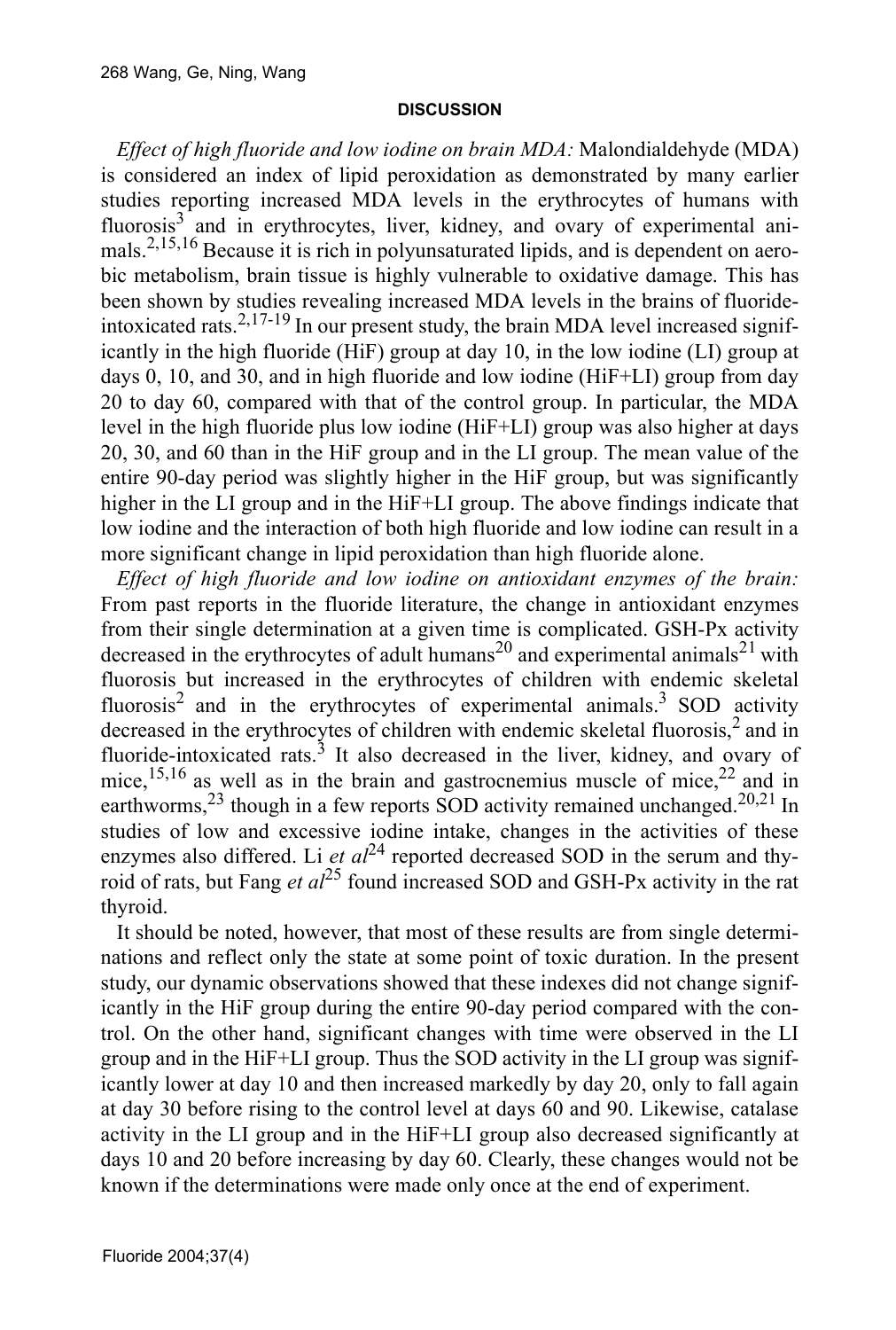*Relationship between activity of antioxidant enzymes and lipid peroxidation:* In previous fluoride studies, when lipid peroxidation was found to increase and antioxidant enzyme activity to decrease, the results were easy to explain. It was because of an increase in superoxide radicals and lipid peroxides and a decrease in the activity of some antioxidant enzymes that fluoride toxicity was manifested. If both lipid peroxides and the activity of some antioxidant enzymes were increased at the same time, the increased activity of antioxidant enzymes is explained as an adaptive response in the form of an increased antioxidant defense which counteracts oxidative stress. In the present study, the early increase in total SOD activity in the HiF+LI group paralleled the increased MDA content in the same group. Therefore, we agree with the opinion that changes in the activity of these enzymes could be an adaptive reaction to changes in the corresponding lipid peroxides. However, the fact that the ratios of SOD activity and MDA content in the HiF+LI group was lower than in the control group showed that the increase in lipid peroxidation caused by high fluoride and low iodine generally resulted in a decrease in the antioxidant ability, with the result that various types of lesions were likely to have been produced.

 In conclusion, oxidative stress induced by high fluoride and low iodine should be considered as one of the pathways that lead to reduction in the learning and memory of offspring rats.

#### **ACKNOWLEDGEMENT**

 This research was sponsored by the China National Natural Science Foundation (Grant No. 30170681).

#### **REFERENCES**

- 1 Gao XY, Sun GF, Sun YC. Oxidative stress from fluoride-induced hepatotoxicity in rats. Fluoride 2003;36:25-9.
- 2 Shivarajashankara YM, Shivashankara AR, Rao SH, Bhat PG. Oxidative stress in children with endemic skeletal fluorosis. Fluoride 2001;34:103-7.
- 3 Shivarajashankara YM, Shivashankara AR, Bhat PG, Rao SH. Effect of fluoride intoxication on lipid peroxidation and antioxidant systems in rats. Fluoride 2001;34:108-13.
- 4 Rzeuski R, Chlubek D, Machoy Z. Interactions between fluoride and biological free radical reactions. Fluoride 1998;31:43-5.
- 5 Chlubek D. Fluoride and oxidative stress. Fluoride 2003;36:217-28
- 6 Xiang Q, Liang Y, Chen L, Wang C, Chen B, Chen X et al. Effect of fluoride in drinking water on children's intelligence. Fluoride 2003;36:84-94.
- 7 Lu Y, Sun ZR, Wu LN, Wang X, Lu W, Liu SS.Effect of high-fluoride water on intelligence in children. Fluoride 2000; 33:74-8.
- 8 Li XS, Zhi JL, Gao RO. Effect of fluoride exposure on intelligence in children. Fluoride 1995;28:189-92.
- 9 Zhao LB, Liang GH, Zhang DN, Wu XR. Effect of a high fluoride water supply on children's intelligence. Fluoride 1996; 29:190-2.
- 10 Du WX, Zhou XY, Zhao TW. Progress in effect of iodine deficiency on brain development. Mod Prev Med 2001;28:356-7. [in Chinese].
- 11 Wang LF, Wang XH. Mechanism of effect of iodine on IQ development. Chin J Endemiol 2001;20:64-6. [in Chinese].